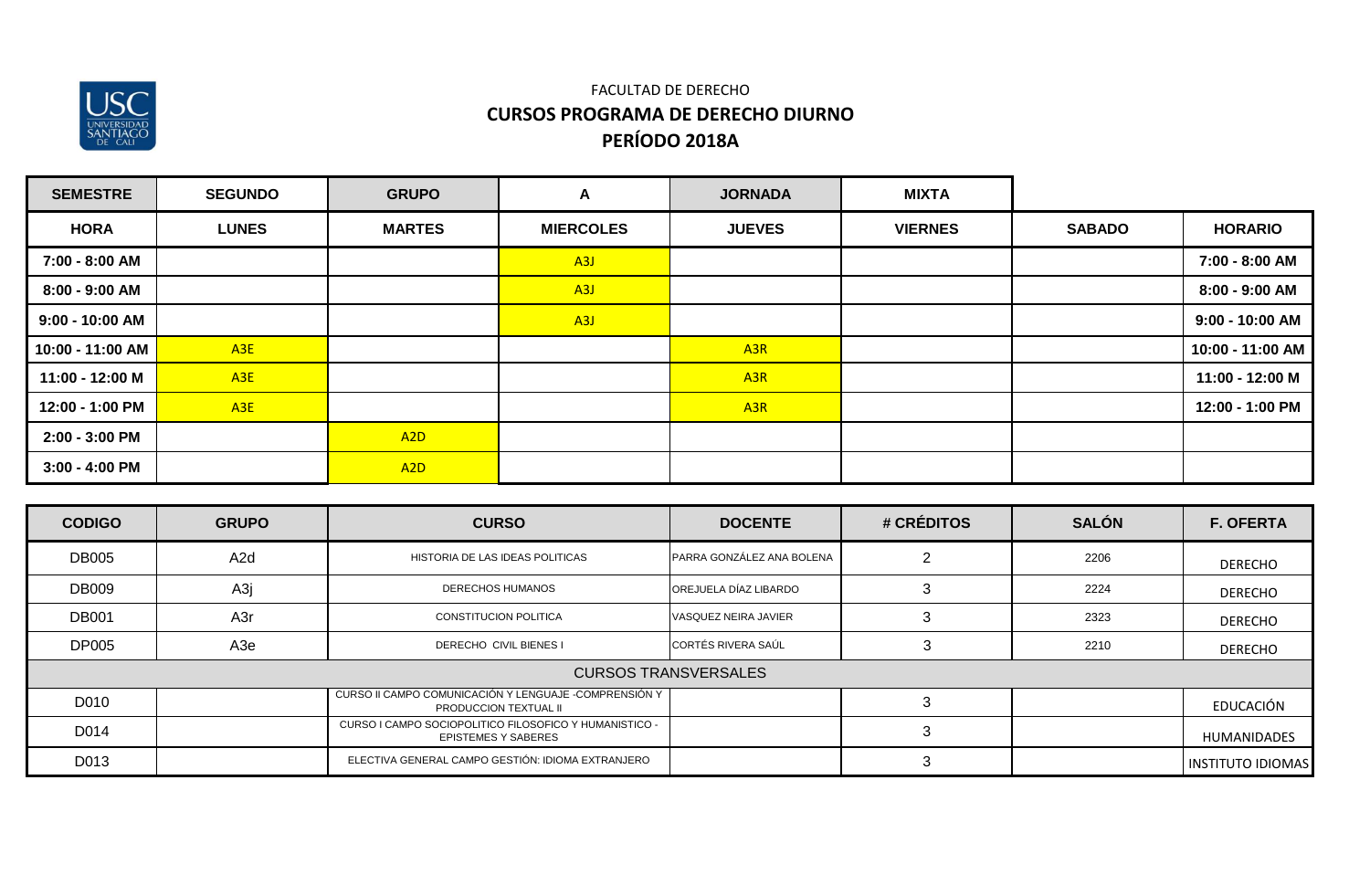

| <b>SEMESTRE</b>   | <b>SEGUNDO</b>  | <b>GRUPO</b>     | В                | <b>JORNADA</b> | <b>MIXTA</b>   |               |                   |
|-------------------|-----------------|------------------|------------------|----------------|----------------|---------------|-------------------|
| <b>HORA</b>       | <b>LUNES</b>    | <b>MARTES</b>    | <b>MIERCOLES</b> | <b>JUEVES</b>  | <b>VIERNES</b> | <b>SABADO</b> | <b>HORARIO</b>    |
| 7:00 - 8:00 AM    |                 |                  |                  |                |                |               | 7:00 - 8:00 AM    |
| 8:00 - 9:00 AM    |                 |                  |                  |                |                |               | 8:00 - 9:00 AM    |
| $9:00 - 10:00$ AM |                 |                  |                  |                |                |               | $9:00 - 10:00$ AM |
| 10:00 - 11:00 AM  | B <sub>3R</sub> | <b>B2D</b>       | B <sub>3E</sub>  |                |                |               | 10:00 - 11:00 AM  |
| 11:00 - 12:00 M   | B <sub>3R</sub> | <b>B2D</b>       | B <sub>3E</sub>  |                |                |               | 11:00 - 12:00 M   |
| 12:00 - 1:00 PM   | B <sub>3R</sub> |                  | B <sub>3E</sub>  |                |                |               | 12:00 - 1:00 PM   |
| 2:00 - 3:00 PM    |                 | B <sub>3</sub> J |                  |                |                |               |                   |
| $3:00 - 4:00$ PM  |                 | B <sub>3</sub> J |                  |                |                |               |                   |
| $3:00 - 5:00$ PM  |                 | B <sub>3</sub> J |                  |                |                |               |                   |

| <b>CODIGO</b> | <b>GRUPO</b>     | <b>CURSO</b>                                                                         | <b>DOCENTE</b>                | # CRÉDITOS | <b>SALÓN</b> | <b>F. OFERTA</b>         |
|---------------|------------------|--------------------------------------------------------------------------------------|-------------------------------|------------|--------------|--------------------------|
| <b>DB005</b>  | B <sub>2</sub> d | HISTORIA DE LAS IDEAS POLITICAS                                                      | <b>IDROBO ENRIQUEZ EMILIO</b> |            | 2222         | DERECHO                  |
| <b>DB009</b>  | B <sub>3</sub> j | <b>DERECHOS HUMANOS</b>                                                              | <b>SOFÍA QUINTERO AQUITE</b>  |            | 2220         | <b>DERECHO</b>           |
| <b>DB001</b>  | B <sub>3</sub> r | <b>CONSTITUCION POLITICA</b>                                                         | MUÑOZ RAMIREZ LUIS FABIO      |            | 2226         | <b>DERECHO</b>           |
| <b>DP005</b>  | B3e              | DERECHO CIVIL BIENES I                                                               | REY SALAZAR PEDRO JOSÉ        |            | 2211         | <b>DERECHO</b>           |
|               |                  |                                                                                      | <b>CURSOS TRANSVERSALES</b>   |            |              |                          |
| D010          |                  | CURSO II CAMPO COMUNICACIÓN Y LENGUAJE - COMPRENSIÓN Y<br>PRODUCCION TEXTUAL II      |                               |            |              | EDUCACIÓN                |
| D014          |                  | CURSO I CAMPO SOCIOPOLITICO FILOSOFICO Y HUMANISTICO -<br><b>EPISTEMES Y SABERES</b> |                               |            |              | <b>HUMANIDADES</b>       |
| D013          |                  | ELECTIVA GENERAL CAMPO GESTIÓN: IDIOMA EXTRANJERO                                    |                               |            |              | <b>INSTITUTO IDIOMAS</b> |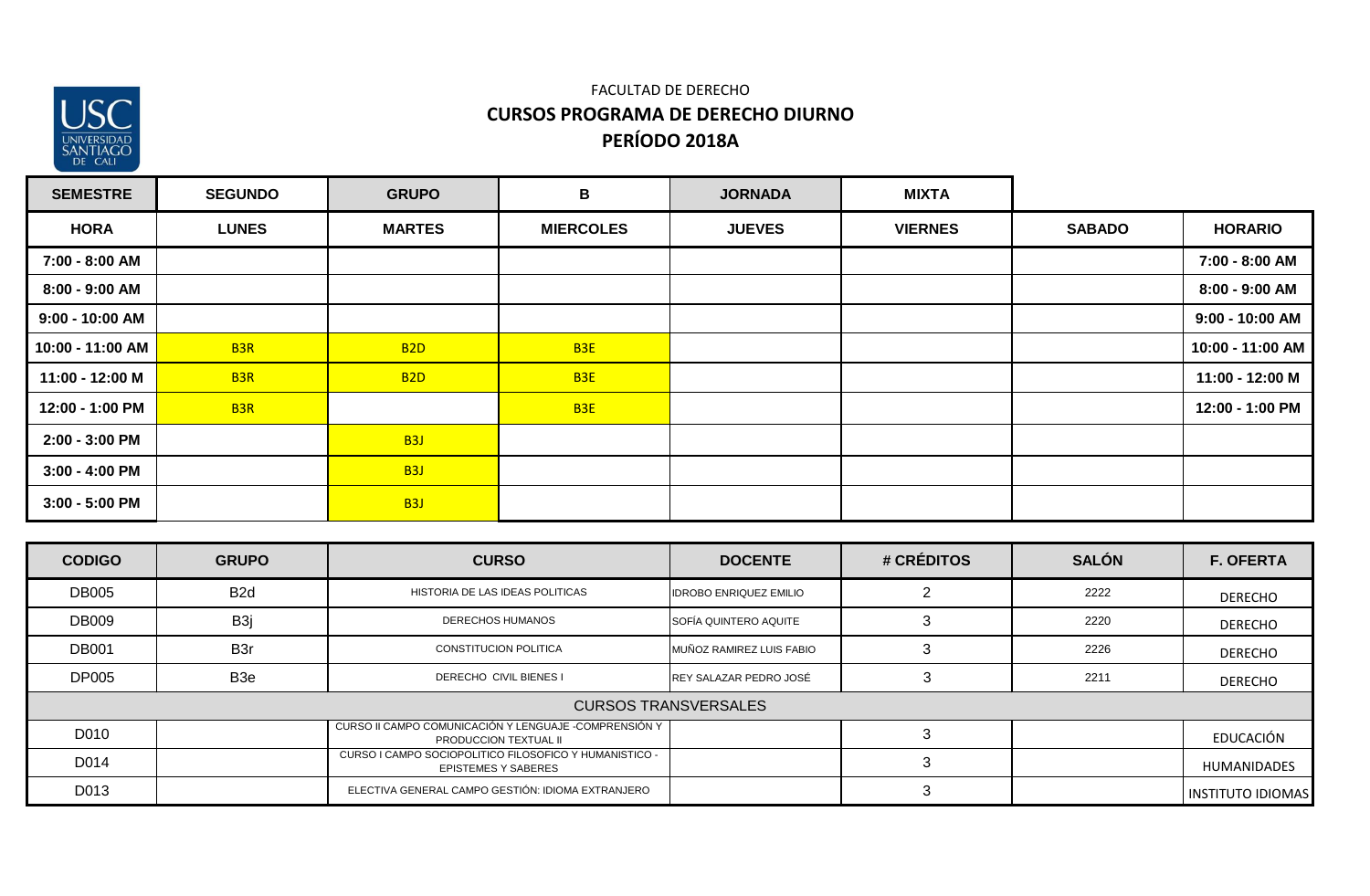

| <b>SEMESTRE</b>   | <b>SEGUNDO</b> | <b>GRUPO</b>  | $\mathbf{C}$     | <b>JORNADA</b> | <b>MIXTA</b>   |               |                  |
|-------------------|----------------|---------------|------------------|----------------|----------------|---------------|------------------|
| <b>HORA</b>       | <b>LUNES</b>   | <b>MARTES</b> | <b>MIERCOLES</b> | <b>JUEVES</b>  | <b>VIERNES</b> | <b>SABADO</b> | <b>HORARIO</b>   |
| $9:00 - 10:00$ AM |                |               |                  |                |                |               | 7:00 - 8:00 AM   |
| 10:00 - 11:00 AM  | C3J            |               |                  |                |                |               | 8:00 - 9:00 AM   |
| 11:00 - 12:00 M   | C3J            |               |                  |                |                |               | 9:00 - 10:00 AM  |
| 12:00 - 1:00 PM   | C3J            |               |                  |                |                |               | 10:00 - 11:00 AM |
| 2:00 - 3:00 PM    |                | C3E           | C3R              | C2D            |                |               | 11:00 - 12:00 M  |
| $3:00 - 4:00$ PM  |                | C3E           | C3R              | C2D            |                |               | 12:00 - 1:00 PM  |
| 4:00 - 5:00 PM    |                | C3E           | C3R              |                |                |               |                  |

| <b>CODIGO</b> | <b>GRUPO</b>     | <b>CURSO</b>                                                                         | <b>DOCENTE</b>                           | # CRÉDITOS | <b>SALÓN</b> | <b>F. OFERTA</b>         |
|---------------|------------------|--------------------------------------------------------------------------------------|------------------------------------------|------------|--------------|--------------------------|
| <b>DB005</b>  | C2d              | HISTORIA DE LAS IDEAS POLITICAS                                                      | IDROBO ENRIQUEZ EMILIO JOSÈ              |            | 2206         | <b>DERECHO</b>           |
| <b>DB009</b>  | C <sub>3</sub> j | DERECHOS HUMANOS                                                                     | GARCÍA RAMIREZ MAYRA<br><b>ALEJANDRA</b> |            | 2224         | <b>DERECHO</b>           |
| <b>DB001</b>  | C <sub>3r</sub>  | CONSTITUCION POLITICA                                                                | <b>GRUESO GRUESO JOSÉ</b>                |            | 2207         | <b>DERECHO</b>           |
| <b>DP005</b>  | C <sub>3e</sub>  | <b>DERECHO CIVIL BIENES I</b>                                                        | <b>CORTÉS RIVERA SAÚL</b>                |            | 2205         | <b>DERECHO</b>           |
|               |                  |                                                                                      | <b>CURSOS TRANSVERSALES</b>              |            |              |                          |
| D010          |                  | CURSO II CAMPO COMUNICACIÓN Y LENGUAJE - COMPRENSIÓN Y<br>PRODUCCION TEXTUAL II      |                                          |            |              | EDUCACIÓN                |
| D014          |                  | CURSO I CAMPO SOCIOPOLITICO FILOSOFICO Y HUMANISTICO -<br><b>EPISTEMES Y SABERES</b> |                                          |            |              | <b>HUMANIDADES</b>       |
| D013          |                  | ELECTIVA GENERAL CAMPO GESTIÓN: IDIOMA EXTRANJERO                                    |                                          |            |              | <b>INSTITUTO IDIOMAS</b> |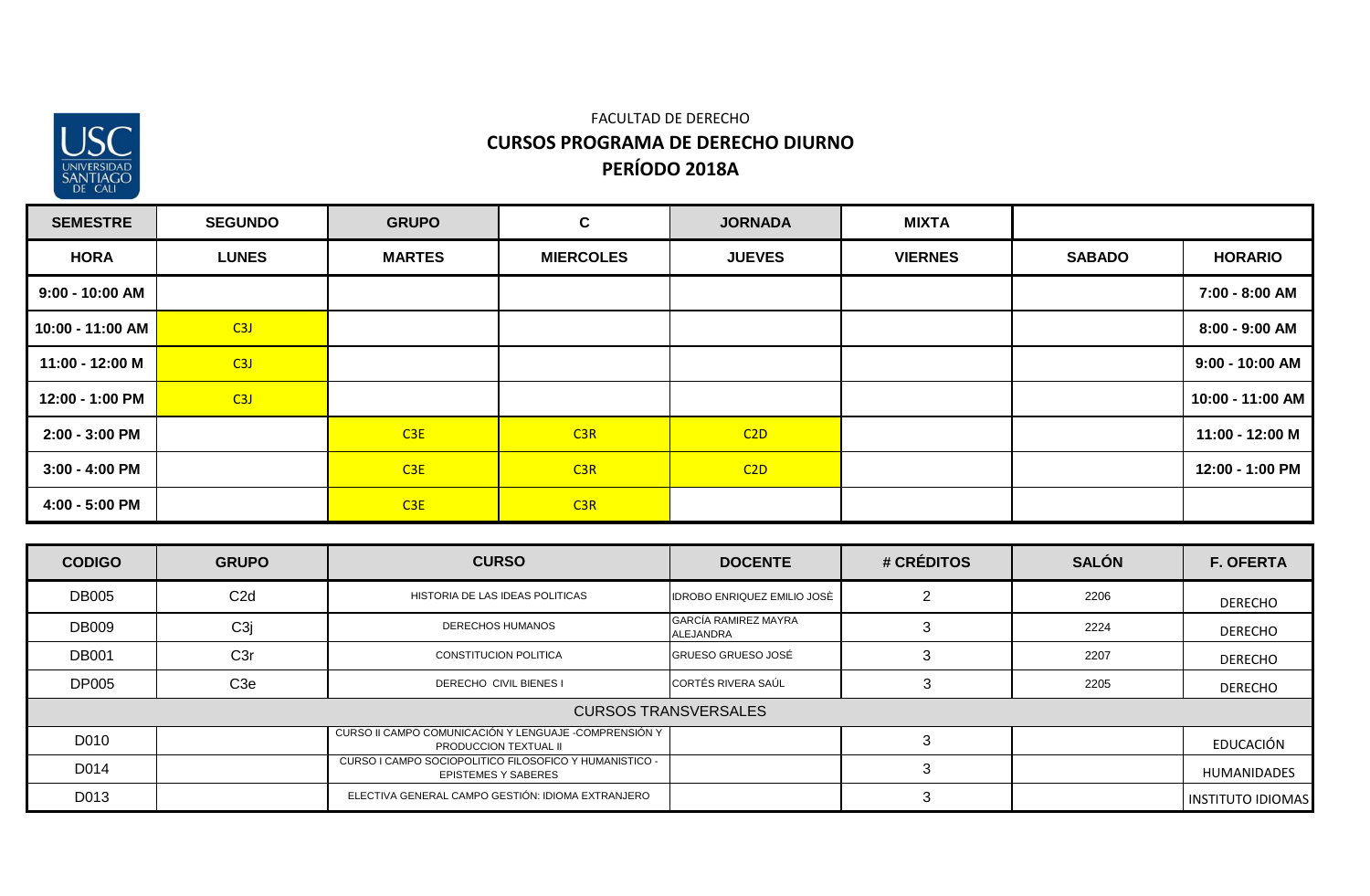

| <b>SEMESTRE</b> | <b>SEGUNDO</b> | <b>GRUPO</b>     | D                | <b>JORNADA</b>  | <b>MIXTA</b>   |                 |                   |
|-----------------|----------------|------------------|------------------|-----------------|----------------|-----------------|-------------------|
| <b>HORA</b>     | <b>LUNES</b>   | <b>MARTES</b>    | <b>MIERCOLES</b> | <b>JUEVES</b>   | <b>VIERNES</b> | <b>SABADO</b>   | <b>HORARIO</b>    |
| 6:30 - 7:30 PM  |                | D3J              | D <sub>3R</sub>  | D <sub>3E</sub> |                | D <sub>2D</sub> | 7:00 - 8:00 AM    |
| 7:30 - 8:30 PM  |                | D <sub>3</sub> J | D <sub>3R</sub>  | D <sub>3E</sub> |                | D <sub>2D</sub> | $8:00 - 9:00$ AM  |
| 8:30 - 9:30 PM  |                | D <sub>3</sub> J | D <sub>3R</sub>  | D <sub>3E</sub> |                |                 | $9:00 - 10:00$ AM |
|                 |                |                  |                  |                 |                |                 |                   |
|                 |                |                  |                  |                 |                |                 |                   |
|                 |                |                  |                  |                 |                |                 |                   |

| <b>CODIGO</b> | <b>GRUPO</b>     | <b>CURSO</b>                                                                         | <b>DOCENTE</b>                     | # CRÉDITOS | <b>SALÓN</b> | <b>F. OFERTA</b>         |
|---------------|------------------|--------------------------------------------------------------------------------------|------------------------------------|------------|--------------|--------------------------|
| <b>DB005</b>  | D <sub>2</sub> d | HISTORIA DE LAS IDEAS POLITICAS                                                      | MORALES CARPIO IVONNE<br>MARGARITA |            | 2222         | <b>DERECHO</b>           |
| <b>DB009</b>  | D <sub>3</sub> j | DERECHOS HUMANOS                                                                     | YUSTY MARQUEZ MIGUEL               |            | 6421         | <b>DERECHO</b>           |
| <b>DB001</b>  | D <sub>3r</sub>  | CONSTITUCION POLITICA                                                                | <b>GRUESO GRUESO JOSÉ</b>          |            | 2322         | <b>DERECHO</b>           |
| <b>DP005</b>  | D <sub>3</sub> e | DERECHO CIVIL BIENES I                                                               | REY SALAZAR PEDRO JOSÉ             |            | 6315         | <b>DERECHO</b>           |
|               |                  |                                                                                      | <b>CURSOS TRANSVERSALES</b>        |            |              |                          |
| D010          |                  | CURSO II CAMPO COMUNICACIÓN Y LENGUAJE - COMPRENSIÓN Y<br>PRODUCCION TEXTUAL II      |                                    |            |              | EDUCACIÓN                |
| D014          |                  | CURSO I CAMPO SOCIOPOLITICO FILOSOFICO Y HUMANISTICO -<br><b>EPISTEMES Y SABERES</b> |                                    |            |              | <b>HUMANIDADES</b>       |
| D013          |                  | ELECTIVA GENERAL CAMPO GESTIÓN: IDIOMA EXTRANJERO                                    |                                    |            |              | <b>INSTITUTO IDIOMAS</b> |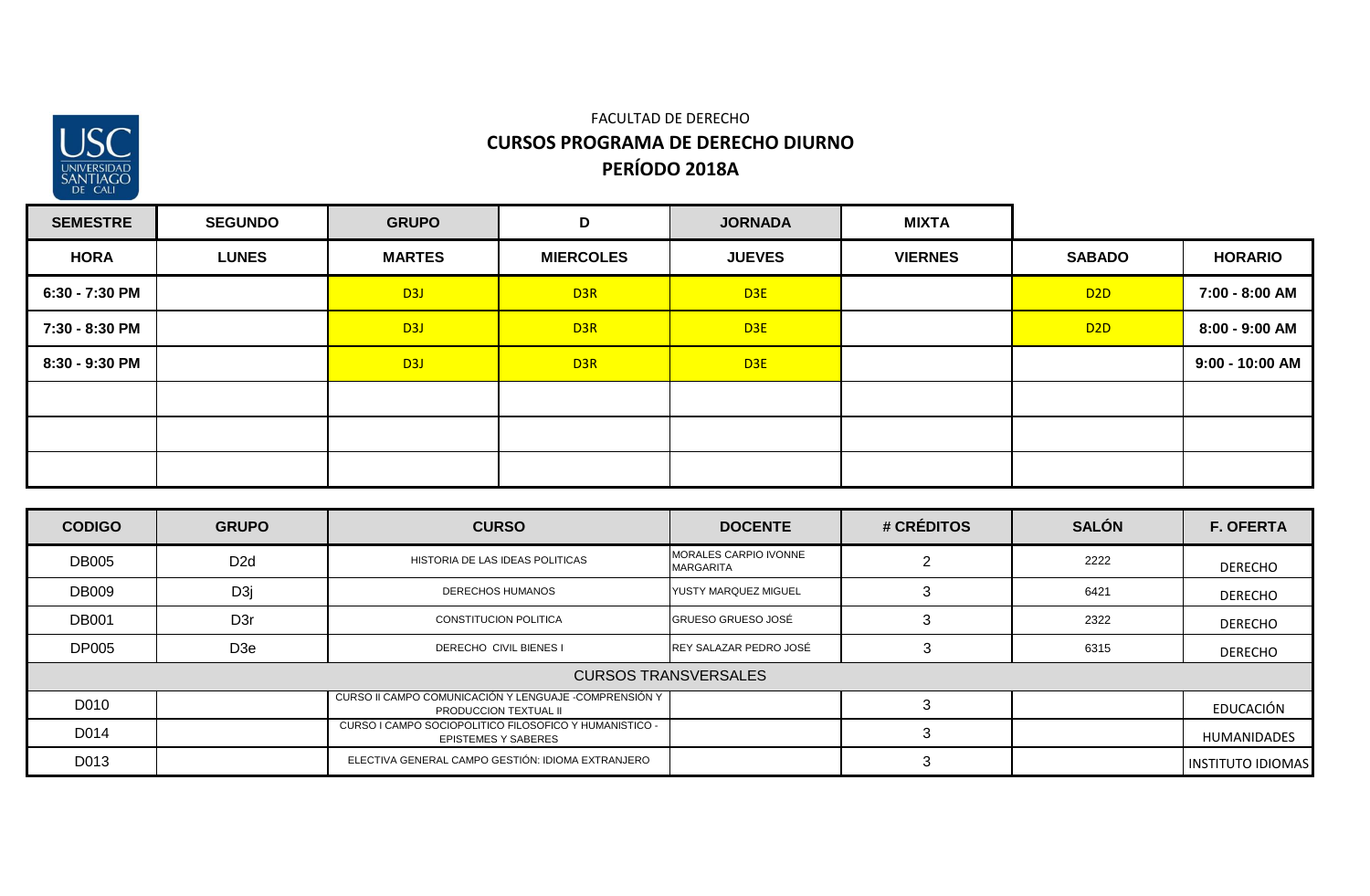

## **PERÍODO 2018A** FACULTAD DE DERECHO **CURSOS PROGRAMA DE DERECHO DIURNO**

| <b>SEMESTRE</b> | <b>SEGUNDO</b> | <b>GRUPO</b>  | Е                | <b>JORNADA</b> | <b>MIXTA</b>     |                 |                   |
|-----------------|----------------|---------------|------------------|----------------|------------------|-----------------|-------------------|
| <b>HORA</b>     | <b>LUNES</b>   | <b>MARTES</b> | <b>MIERCOLES</b> | <b>JUEVES</b>  | <b>VIERNES</b>   | <b>SABADO</b>   | <b>HORARIO</b>    |
| 6:30 - 7:30 PM  | E3J            |               | E3E              |                | E <sub>2</sub> D | E <sub>3R</sub> | 7:00 - 8:00 AM    |
| 7:30 - 8:30 PM  | E3J            |               | E <sub>3E</sub>  |                | E <sub>2</sub> D | E <sub>3R</sub> | $8:00 - 9:00$ AM  |
| 8:30 - 9:30 PM  | E3J            |               | E3E              |                |                  | E <sub>3R</sub> | $9:00 - 10:00$ AM |
|                 |                |               |                  |                |                  |                 |                   |
|                 |                |               |                  |                |                  |                 |                   |
|                 |                |               |                  |                |                  |                 |                   |

| <b>CODIGO</b> | <b>GRUPO</b>    | <b>CURSO</b>                                                                           | <b>DOCENTE</b>                          | # CRÉDITOS | <b>SALÓN</b> | <b>F. OFERTA</b>         |
|---------------|-----------------|----------------------------------------------------------------------------------------|-----------------------------------------|------------|--------------|--------------------------|
| <b>DB005</b>  | E <sub>2d</sub> | HISTORIA DE LAS IDEAS POLITICAS                                                        | RENGIFO MUÑOZ CARLOS<br><b>FEDERICO</b> |            | 2224         | <b>DERECHO</b>           |
| <b>DB009</b>  | E <sub>3j</sub> | <b>DERECHOS HUMANOS</b>                                                                | YUSTY MARQUEZ MIGUEL                    |            | 6422         | <b>DERECHO</b>           |
| <b>DB001</b>  | E3r             | <b>CONSTITUCION POLITICA</b>                                                           | <b>CASTRO ZAPATA RAFAEL</b>             |            | 6319         | DERECHO                  |
| <b>DP005</b>  | E <sub>3e</sub> | <b>DERECHO CIVIL BIENES I</b>                                                          | REY SALAZAR PEDRO JOSÉ                  | 3          | 6305         | DERECHO                  |
|               |                 |                                                                                        | <b>CURSOS TRANSVERSALES</b>             |            |              |                          |
| D010          |                 | CURSO II CAMPO COMUNICACIÓN Y LENGUAJE - COMPRENSIÓN Y<br><b>PRODUCCION TEXTUAL II</b> |                                         |            |              | EDUCACIÓN                |
| D014          |                 | CURSO I CAMPO SOCIOPOLITICO FILOSOFICO Y HUMANISTICO -<br><b>EPISTEMES Y SABERES</b>   |                                         |            |              | <b>HUMANIDADES</b>       |
| D013          |                 | ELECTIVA GENERAL CAMPO GESTIÓN: IDIOMA EXTRANJERO                                      |                                         |            |              | <b>INSTITUTO IDIOMAS</b> |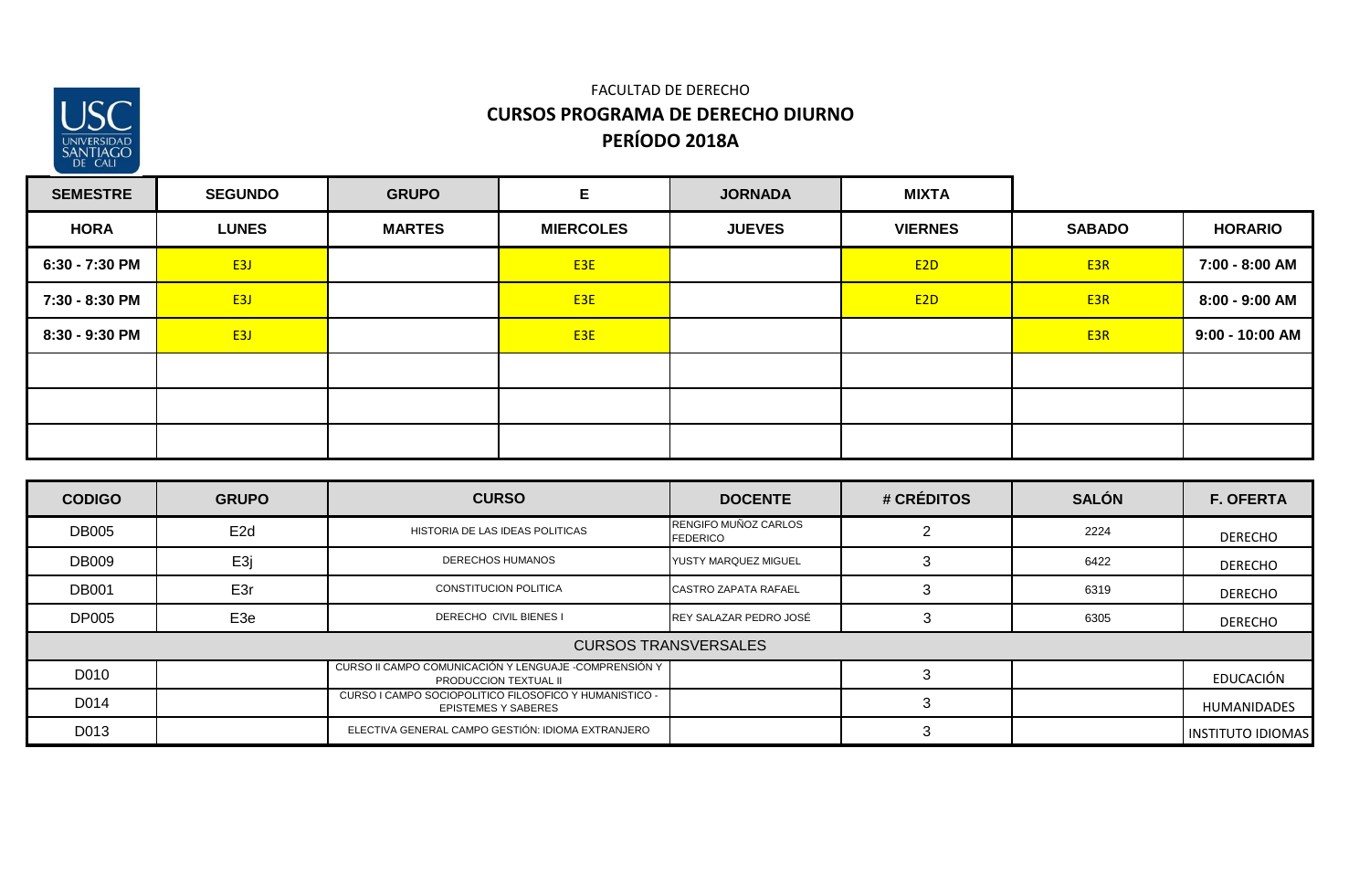

| <b>SEMESTRE</b> | <b>SEGUNDO</b>  | <b>GRUPO</b>     | E                | <b>JORNADA</b>  | <b>MIXTA</b>   |                 |                   |
|-----------------|-----------------|------------------|------------------|-----------------|----------------|-----------------|-------------------|
| <b>HORA</b>     | <b>LUNES</b>    | <b>MARTES</b>    | <b>MIERCOLES</b> | <b>JUEVES</b>   | <b>VIERNES</b> | <b>SABADO</b>   | <b>HORARIO</b>    |
| 6:30 - 7:30 PM  | F3E             | F <sub>3J</sub>  |                  | F <sub>3R</sub> |                | F <sub>2D</sub> | 7:00 - 8:00 AM    |
| 7:30 - 8:30 PM  | F <sub>3E</sub> | F <sub>3J</sub>  |                  | F <sub>3R</sub> |                | F <sub>2D</sub> | 8:00 - 9:00 AM    |
| 8:30 - 9:30 PM  | F <sub>3E</sub> | F <sub>3</sub> J |                  | F <sub>3R</sub> |                |                 | $9:00 - 10:00$ AM |
|                 |                 |                  |                  |                 |                |                 |                   |
|                 |                 |                  |                  |                 |                |                 |                   |
|                 |                 |                  |                  |                 |                |                 |                   |

| <b>CODIGO</b> | <b>GRUPO</b>                                                                         | <b>CURSO</b>                                                                   | <b>DOCENTE</b>              | # CRÉDITOS | <b>SALÓN</b> | <b>F. OFERTA</b>         |
|---------------|--------------------------------------------------------------------------------------|--------------------------------------------------------------------------------|-----------------------------|------------|--------------|--------------------------|
| <b>DB005</b>  | F <sub>2d</sub>                                                                      | HISTORIA DE LAS IDEAS POLITICAS                                                | HOLGUIN SARRIA ALVARO       |            | 1221         | <b>DERECHO</b>           |
| <b>DB009</b>  | F <sub>3j</sub>                                                                      | <b>DERECHOS HUMANOS</b>                                                        | GIRALDO ÁNGEL LAURA ANDREA  | 3          | 2205         | <b>DERECHO</b>           |
| <b>DB001</b>  | F <sub>3r</sub>                                                                      | CONSTITUCION POLITICA                                                          | OCAMPO LÓPEZ ALEJANDRO      |            | 2208         | <b>DERECHO</b>           |
| <b>DP005</b>  | F3e                                                                                  | <b>DERECHO CIVIL BIENES I</b>                                                  | REY SALAZAR PEDRO JOSÉ      |            | 6227         | DERECHO                  |
|               |                                                                                      |                                                                                | <b>CURSOS TRANSVERSALES</b> |            |              |                          |
| D010          |                                                                                      | CURSO II CAMPO COMUNICACIÓN Y LENGUAJE -COMPRENSIÓN Y<br>PRODUCCION TEXTUAL II |                             |            |              | EDUCACIÓN                |
| D014          | CURSO I CAMPO SOCIOPOLITICO FILOSOFICO Y HUMANISTICO -<br><b>EPISTEMES Y SABERES</b> |                                                                                |                             |            |              | <b>HUMANIDADES</b>       |
| D013          |                                                                                      | ELECTIVA GENERAL CAMPO GESTIÓN: IDIOMA EXTRANJERO                              |                             |            |              | <b>INSTITUTO IDIOMAS</b> |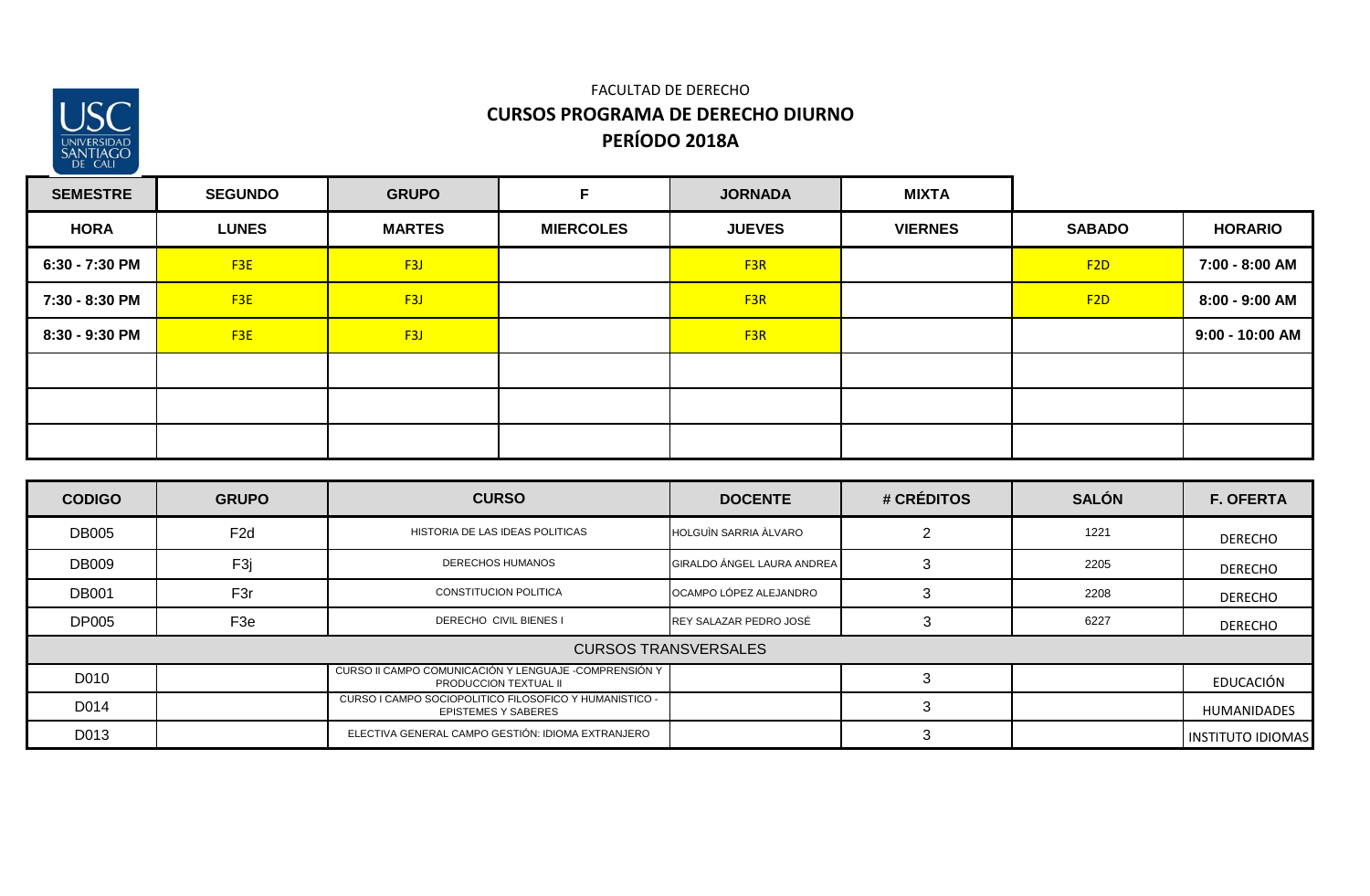

## **PERÍODO 2018A** FACULTAD DE DERECHO **CURSOS PROGRAMA DE DERECHO DIURNO**

| <b>SEMESTRE</b>  | <b>SEGUNDO</b>   | <b>GRUPO</b>    | G                | <b>JORNADA</b>  | <b>MIXTA</b>   |               |                  |
|------------------|------------------|-----------------|------------------|-----------------|----------------|---------------|------------------|
| <b>HORA</b>      | <b>LUNES</b>     | <b>MARTES</b>   | <b>MIERCOLES</b> | <b>JUEVES</b>   | <b>VIERNES</b> | <b>SABADO</b> | <b>HORARIO</b>   |
| 10:00 - 11:00 AM | G <sub>3</sub> J |                 |                  |                 |                |               | 7:00 - 8:00 AM   |
| 11:00 - 12:00 M  | G <sub>3</sub> J |                 |                  |                 |                |               | 8:00 - 9:00 AM   |
| 12:00 - 1:00 PM  | G <sub>3</sub> J |                 |                  |                 |                |               | 9:00 - 10:00 AM  |
| 1:00 - 2:00 PM   |                  |                 |                  |                 |                |               | 10:00 - 11:00 AM |
| 2:00 - 3:00 PM   |                  | G <sub>3E</sub> | G <sub>3R</sub>  | G <sub>2D</sub> |                |               | 11:00 - 12:00 M  |
| $3:00 - 4:00$ PM |                  | G <sub>3E</sub> | G <sub>3R</sub>  | G <sub>2D</sub> |                |               | 12:00 - 1:00 PM  |
| 4:00 - 5:00 PM   |                  | G <sub>3E</sub> | G <sub>3R</sub>  |                 |                |               |                  |

| <b>CODIGO</b>               | <b>GRUPO</b>                                                                         | <b>CURSO</b>                                      | <b>DOCENTE</b>                 | # CRÉDITOS | <b>SALÓN</b> | <b>F. OFERTA</b>         |  |  |
|-----------------------------|--------------------------------------------------------------------------------------|---------------------------------------------------|--------------------------------|------------|--------------|--------------------------|--|--|
| <b>DB005</b>                | G <sub>2</sub> d                                                                     | HISTORIA DE LAS IDEAS POLITICAS                   | PARRA GONZÁLEZ ANA BOLENA      |            | 2222         | <b>DERECHO</b>           |  |  |
| <b>DB009</b>                | G <sub>3</sub> j                                                                     | <b>DERECHOS HUMANOS</b>                           | CRUZ BUITRAGO JORGE<br>ARMANDO |            | 2207         | <b>DERECHO</b>           |  |  |
| <b>DB001</b>                | G <sub>3</sub> r                                                                     | <b>CONSTITUCION POLITICA</b>                      | RENGIFO MUÑOZ FEDERICO         |            | 2211         | <b>DERECHO</b>           |  |  |
| <b>DP005</b>                | G <sub>3e</sub>                                                                      | <b>DERECHO CIVIL BIENES I</b>                     | REY SALAZAR PEDRO JOSÉ         |            | 2208         | <b>DERECHO</b>           |  |  |
| <b>CURSOS TRANSVERSALES</b> |                                                                                      |                                                   |                                |            |              |                          |  |  |
| D010                        | CURSO II CAMPO COMUNICACIÓN Y LENGUAJE -COMPRENSIÓN Y<br>PRODUCCION TEXTUAL II       |                                                   |                                |            |              | EDUCACIÓN                |  |  |
| D014                        | CURSO I CAMPO SOCIOPOLITICO FILOSOFICO Y HUMANISTICO -<br><b>EPISTEMES Y SABERES</b> |                                                   |                                |            |              | HUMANIDADES              |  |  |
| D013                        |                                                                                      | ELECTIVA GENERAL CAMPO GESTIÓN: IDIOMA EXTRANJERO |                                |            |              | <b>INSTITUTO IDIOMAS</b> |  |  |